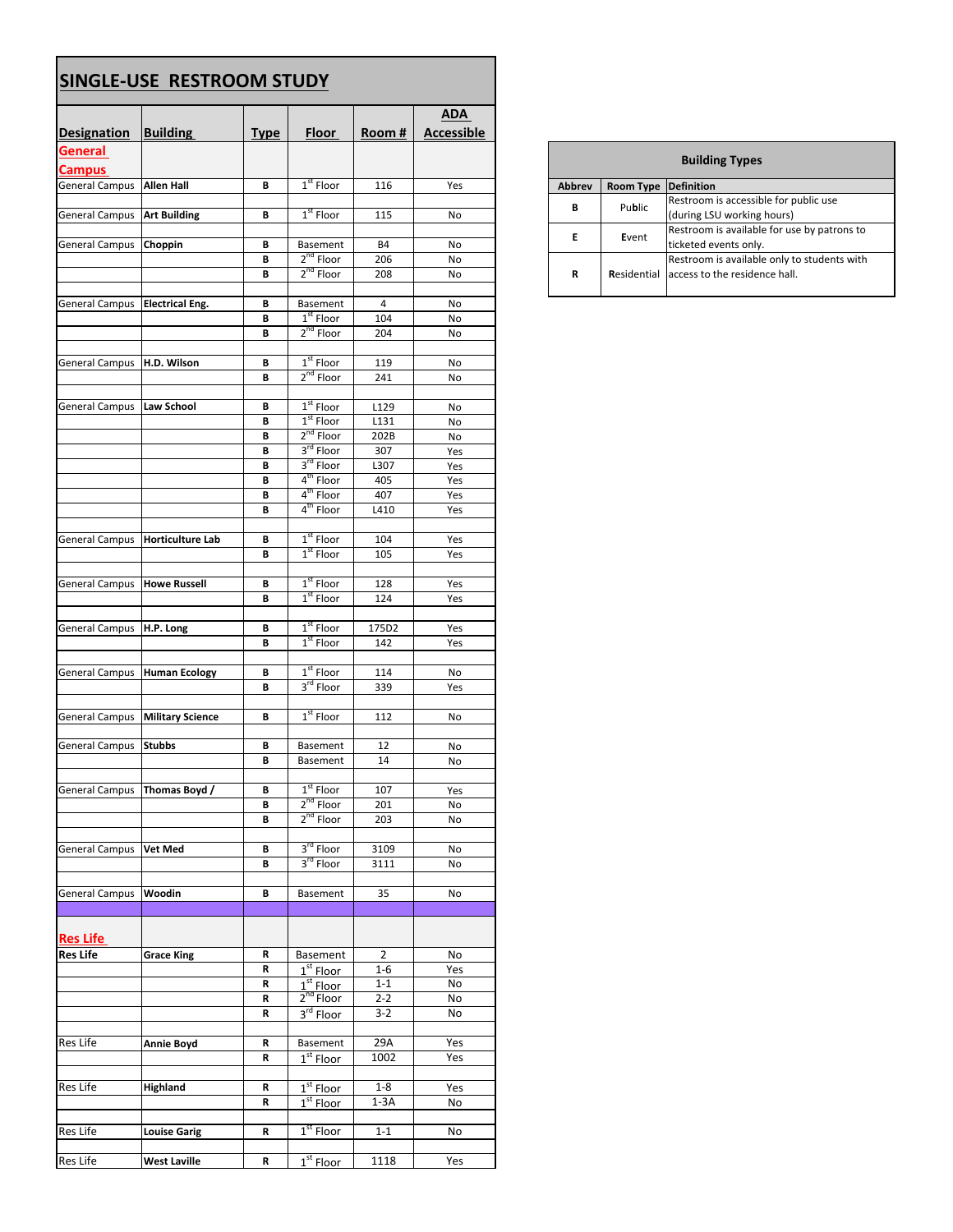## **SINGLE‐USE RESTROOM STUDY**

| <b>Designation</b>    | <b>Building</b>            |                  | <b>Floor</b>                               | Room #           | <b>ADA</b><br><b>Accessible</b> |
|-----------------------|----------------------------|------------------|--------------------------------------------|------------------|---------------------------------|
|                       |                            | <b>Type</b><br>R | $1st$ Floor                                | 1120             | Yes                             |
|                       |                            |                  |                                            |                  |                                 |
| Res Life              | <b>East Laville</b>        | R                | $\frac{1}{1^{st}}$ Floor<br>$1^{st}$ Floor | 1115             | Yes                             |
|                       |                            | R                |                                            | 1116             | Yes                             |
| Res Life              | <b>McVoy</b>               | R                | 1 <sup>st</sup> Floor                      | 12C              | No                              |
|                       |                            | R                | $1st$ Floor                                | 11C              | <b>No</b>                       |
|                       |                            |                  |                                            |                  |                                 |
| Res Life              | <b>Herget</b>              | R                | $1st$ Floor                                | 124B             | No                              |
|                       |                            | R                | $1st$ Floor                                | 124A             | No                              |
|                       |                            |                  |                                            |                  |                                 |
| Res Life              | Miller                     | R<br>R           | $\frac{1}{1^{st}}$ Floor<br>$1^{st}$ Floor | 116<br>114       | Yes<br>No                       |
|                       |                            |                  |                                            |                  |                                 |
| Res Life              | Blake                      | R                | $2na$ Floor                                | 245              | Yes                             |
|                       |                            | R                | 3 <sup>rd</sup> Floor                      | 345              | Yes                             |
|                       |                            | R                | 4 <sup>th</sup> Floor                      | 447              | Yes                             |
| Res Life              | <b>Pentagon Activity</b>   | R                |                                            | 135B             | Yes                             |
|                       |                            | R                | $\frac{1}{1^{st}}$ Floor<br>$1^{st}$ Floor | 126              | <b>No</b>                       |
|                       |                            |                  |                                            |                  |                                 |
| Res Life              | <b>Broussard</b>           | R                | Basement                                   | 28               | Yes                             |
|                       |                            | R                | Basement                                   | 30               | Yes                             |
|                       |                            | R                | <b>Basement</b>                            | 70A              | Yes                             |
|                       |                            | R                | Basement                                   | 70C              | Yes                             |
| Res Life              | <b>Res College (South)</b> | R                | $1st$ Floor                                | 168              | Yes                             |
|                       |                            | R                | $1st$ Floor                                | 151              | Yes                             |
|                       |                            |                  |                                            |                  |                                 |
| Res Life              | <b>Res College (West)</b>  | R                | $1st$ Floor<br>$1st$ Floor                 | 109              | Yes                             |
|                       |                            | R                |                                            | 111              | Yes                             |
| Res Life              | <b>Res College (East)</b>  | R                | $1st$ Floor                                | 131              | Yes                             |
|                       |                            | R                | $1st$ Floor                                | $\overline{135}$ | Yes                             |
|                       |                            |                  |                                            |                  |                                 |
| Res Life              | <b>Ed Gay Office</b>       | R                | $1st$ Floor                                | 100D             | No                              |
| <b>Athletics</b>      |                            |                  |                                            |                  |                                 |
| <b>Athletics</b>      | Pete Maravic Ctr           | Е                | $1st$ Floor                                | 122              |                                 |
|                       |                            |                  |                                            |                  | Yes                             |
| Athletics             | <b>Alex Box</b>            | E                | $1st$ Floor                                | 185              | Yes                             |
|                       |                            | E                | $1st$ Floor                                | 136              | Yes                             |
|                       |                            | E                | $1st$ Floor                                | 138              | Yes                             |
|                       |                            | E<br>E           | $1st$ Floor<br>2 <sup>nd</sup> Floor       | 106A<br>213      | Yes<br>Yes                      |
|                       |                            | E                | 2 <sup>na</sup> Floor                      | 201              | Yes                             |
|                       |                            |                  |                                            |                  |                                 |
| Athletics             | <b>Tiger Park</b>          | E                | Mezzanine                                  | 227              | Yes                             |
|                       |                            |                  |                                            |                  |                                 |
| <b>Student</b>        |                            |                  |                                            |                  |                                 |
| <b>Health</b>         |                            |                  |                                            |                  |                                 |
| Center                |                            |                  |                                            |                  |                                 |
| <b>Student Health</b> | <b>Student Health Cntr</b> | В                | <b>Basement</b>                            | 5B               | No                              |
|                       |                            | В                | Basement                                   | 5C               | No                              |
|                       |                            | В                | $2nd$ Floor                                | 276              | Yes                             |
|                       |                            |                  |                                            |                  |                                 |
| <b>Auxiliary</b>      |                            |                  |                                            |                  |                                 |
| <b>Services</b>       |                            |                  |                                            |                  |                                 |
| Auxiliary             |                            |                  |                                            |                  |                                 |
| Services              | <b>Faculty Club</b>        | В                | $1st$ Floor                                | 117              | Yes                             |
|                       |                            |                  |                                            |                  |                                 |
| Auxiliary             |                            |                  | $1st$ Floor                                |                  |                                 |
| Services              | 459 Commons                | В                | $1st$ Floor                                | 116              | No                              |
|                       |                            | В                |                                            | 112              | No                              |
|                       |                            |                  |                                            |                  |                                 |